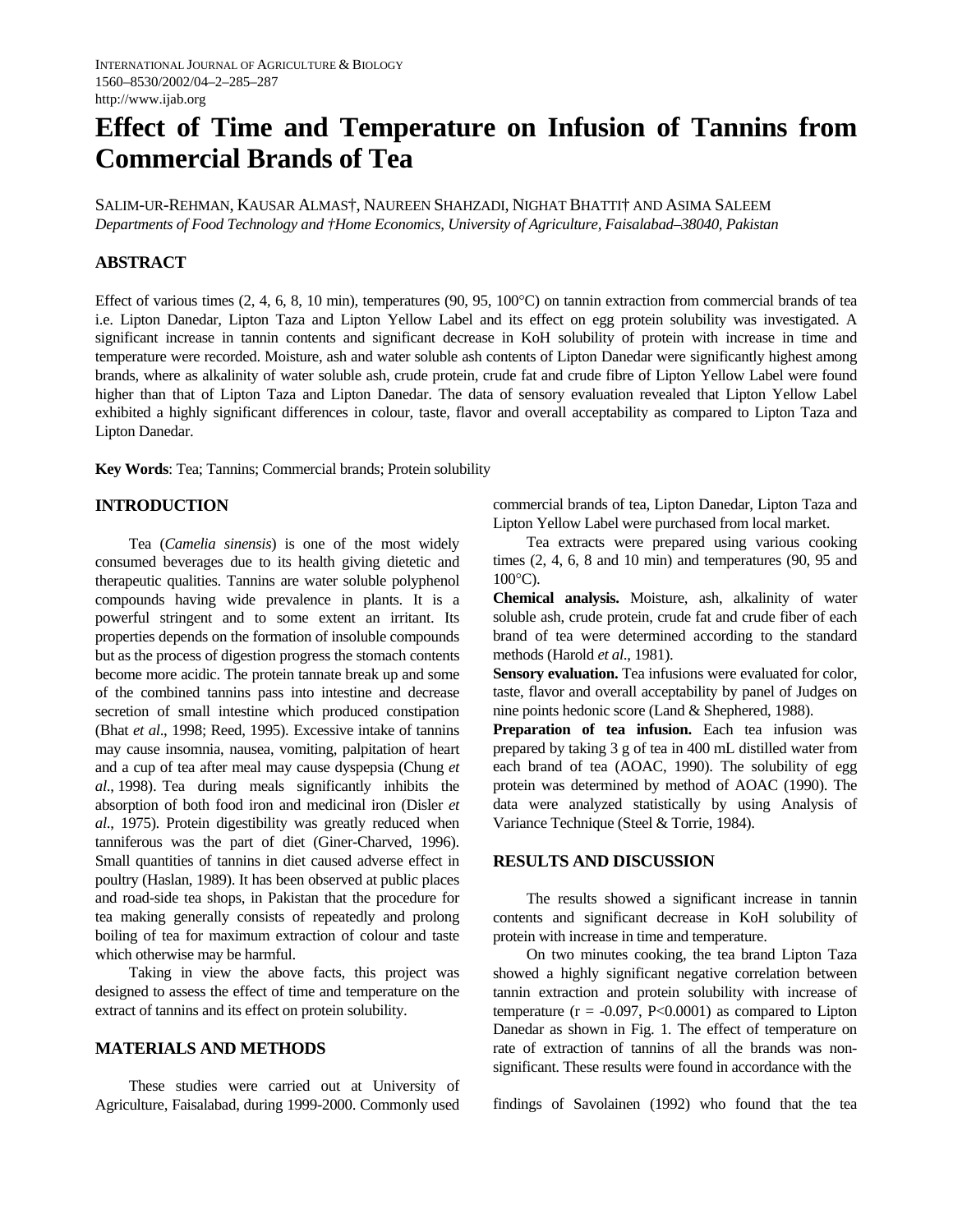**Tannin extraction and protein solubility of three commercial brands of tea cooked for two (Fig. 1), four (Fig. 2) and six (Fig. 3) minutes at 90, 95 and 100°C.** LD= Lipton Danedar; LT= Lipton Taza; LY= Lipton Yellow



spectrophotometry. Heating for 2 min at three temperatures revealed a significantly higher amount of soluble protein in Lipton Yellow Label followed by Lipton Danedar. Heating for 4 minutes at three temperatures revealed significantly the highest amounts of tannin extraction in Lipton Taza which were 7.83, 7.85 and 7.87% at 90, 95 and 100°C, respectively (Fig. 2). Lipton Yellow label showed increase in tannin contents and decrease in protein solubility which is highly significantly correlated ( $r = -0.602$ ; P<0.08) as compared to Lipton Taza and Lipton Danedar ( $r = -0.44$ ; P<0.23) (r  $= -0.35$ ; P<0.36). Effect of all temperatures on tannin extraction on three brands of tea was found nonsignificant. Panda *et al*. (1981) has estimated tannin from tea dust by boiling and direct infusion from 4-6 min to be 122-128 mg and 150-165 mg/100 mL, respectively. The deception in the results obtained in the present investigation from that of panda *et al*. (1981) may be due to difference in boiling periods and varieties of the tea. On 6 min cooking, Lipton Taza showed a higher extraction of tannin while Lipton Danedar exhibited higher protein solubility as compared to other brands. Lipton Taza showed the lowest significant negative correlation ( $r = -0.28$ ; P<0.46) as compared to correlation of Lipton Danedar and Lipton Yellow Label (Fig. 3).

 Similar trend was observed in case of 8 and 10 minutes cooking with respect to tannin extraction and protein solubility (Fig. 4, 5). Proximate analysis showed that moisture, ash and water soluble ash of Danedar were significantly highest among Lipton Taza and Lipton Yellow Label, whereas alkalinity of soluble ash, crude protein, crude fat and crude fibre of Lipton Yellow label were highly significantly highest than the Lipton Taza

**Fig. 4. Tannin extraction and protein solubility of three commercial brands of tea cooked for eight**  minutes at 90, 95 and 100°C. LD= Lipton Danedar; LT= Lipton Taza; LY= Lipton Yellow